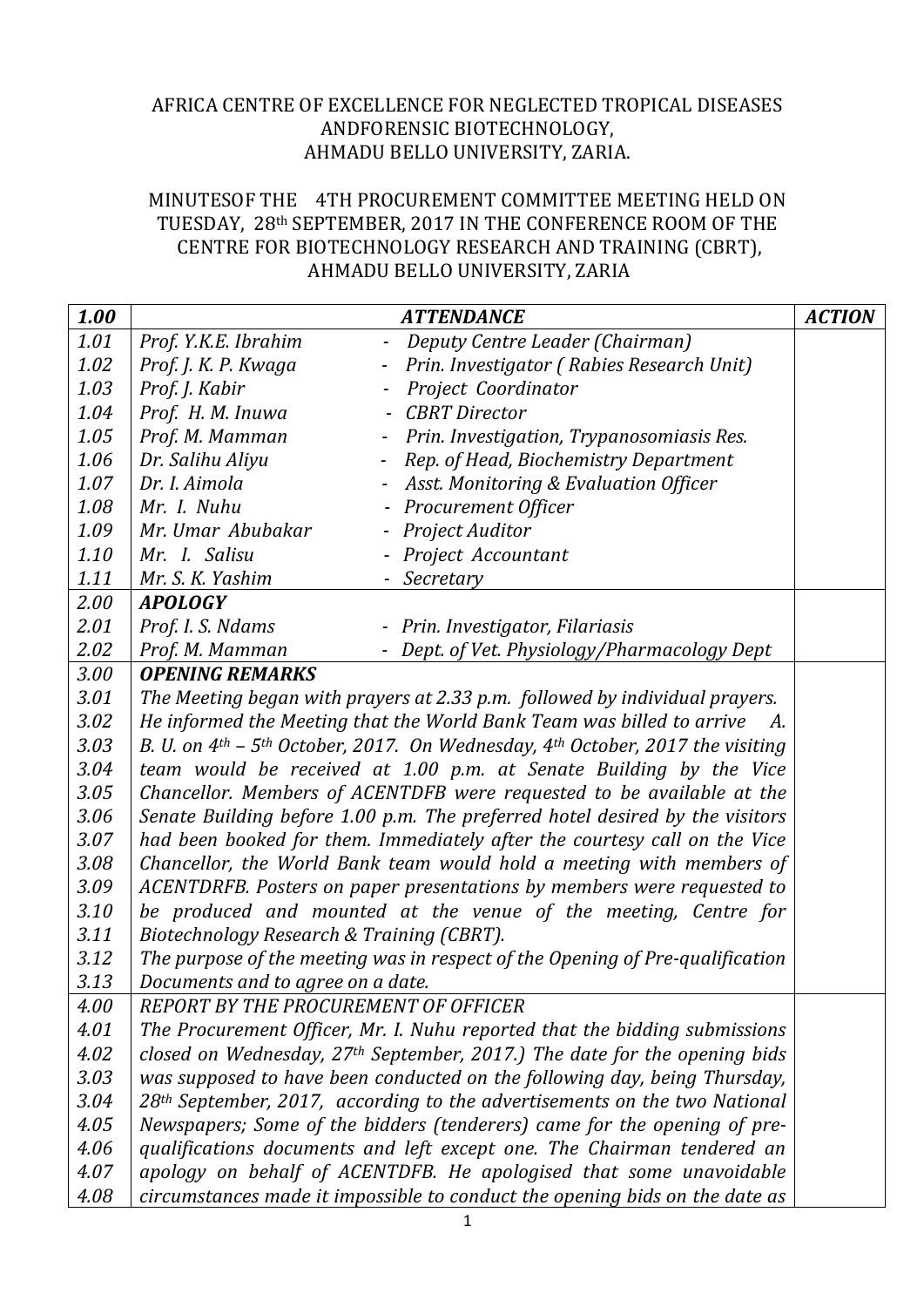| 4.09 | advertised .The Meeting agreed to hold the opening bids on Tuesday, 3rd                        |                   |
|------|------------------------------------------------------------------------------------------------|-------------------|
| 4.10 | October, 2017 by 2.00 p.m. at the Conference Room of CBRT/A.B.U. Zaria. The                    | All Com.          |
| 4.11 | Procurement Officer was asked to communicate to all the bidders and other                      | <b>Members</b>    |
| 4.12 | relevant stakeholders, informing them the date, venue and time.<br>He                          |                   |
| 4.13 | explained that the bids were in lots 1-3. The lots were broken down as below:                  |                   |
| 4.14 | <b>Project 1</b> Lot 1 - Procurement installation of ACENTDFB Laboratory                       |                   |
| 4.15 | Equipment - 4 submissions were received.                                                       |                   |
| 4.16 | - Procurement/installation of ACENTDFB Laboratory -<br>Lot 2                                   |                   |
| 4.17 | 12 submission bids were received.                                                              |                   |
| 4.18 | <b>Project 2</b> Lot 1 - Construction of Animal House, CBRT, ACENTDFB - 9                      |                   |
| 4.19 | Submission bids were received.                                                                 |                   |
| 4.20 | <b>Project 3</b> Lot 1 - Renovation of CBRT - 8 submissions were received.                     |                   |
| 4.21 |                                                                                                |                   |
| 5.00 | <b>ANY OTHER BUSINESS</b>                                                                      |                   |
| 5.01 | 1. Procurement of 18 Seater Mini-Van                                                           |                   |
| 5.02 | The intention to procure a Toyota Mini-Van would be realized considering                       |                   |
| 5.03 | the high prices of Toyota Min-Van N29 million to N32 million. Other brands                     |                   |
| 5.04 | were being considered instead of the Toyota. The procurement Officer, Mr.                      |                   |
| 5.05 | Nuhu sought for permission to carry out a market survey in Abuja before                        |                   |
| 5.06 | considering other brands. His requested was granted.                                           |                   |
| 5.07 | 2. Memorandum of Understanding (MOU)                                                           |                   |
| 5.08 | The Chairman presented photocopies of Memorandum of Understanding                              |                   |
| 5.09 | (MOU) between Kumasi Centre for Collaboration Research in Tropical                             |                   |
| 5.10 | Medicine (KCCR), College of Health Sciences, Kwame Nkrumah University of                       |                   |
| 5.11 | Science and Technology (KNUST), Kumasi Ghana and Africa Centre of                              |                   |
| 5.12 | Excellence for Neglected Tropical Diseases and Forensic Biotechnology,                         |                   |
| 5.13 | Ahmadu Bello University, Zaria, Nigeria; which had been signed.                                |                   |
| 5.14 | 3. Letters of Award of Contracts                                                               |                   |
| 5.15 | (i) An Award Letter for supply of laboratory Reagents/Material was                             |                   |
| 5.16 | issued to Ingaba Biotechnology, West Africa, Oyo State, Nigeria.                               |                   |
| 5.17 | (ii) Award Letter was also given to Giant Bridge Computers, Zaria for supply                   |                   |
| 5.18 | of gadgets for N3,700,000=00.                                                                  |                   |
| 5.19 | 4. 8th ACE Workshop                                                                            |                   |
| 5.20 | The 8 <sup>th</sup> ACE workshop comes up on $7th$ – 10 <sup>th</sup> November, 2017 at Ghana. |                   |
| 5.21 | 5. Sponsorship:                                                                                |                   |
| 5.22 | Application for sponsorship was received from the Department of Veterinary                     |                   |
| 5.23 | Public Health & Preventive Medicine, Ahmadu Bello University, Zaria for                        |                   |
| 5.24 | Rabies Innovation Control in Zaria - Hands on training campaign costing                        |                   |
| 5.25 | N2,358.000=00. The application was approved.                                                   | Project<br>Coord. |
| 5.26 | <b>6. Audit Report:</b> The Chairman told the Meeting that no report had been                  |                   |
| 5.27 | received on the Internal Audit 2016. The Internal Audit, Mr. U. Abubakar                       |                   |
| 5.28 | responded that he had been making contacts to ensure that the report could                     |                   |
| 5.29 | be made available.                                                                             |                   |
| 5.30 | 7. Appointment Letters for Audit Committee Members:                                            |                   |
| 5.31 | The Committee resolved to issue appointment letters to members of the Audit                    |                   |
| 5.32 | Committee. The Project Coordinator was requested to facilitate the issuance                    |                   |
| 5.33 | of the appointment letters to the 4-man committee. They included:                              |                   |